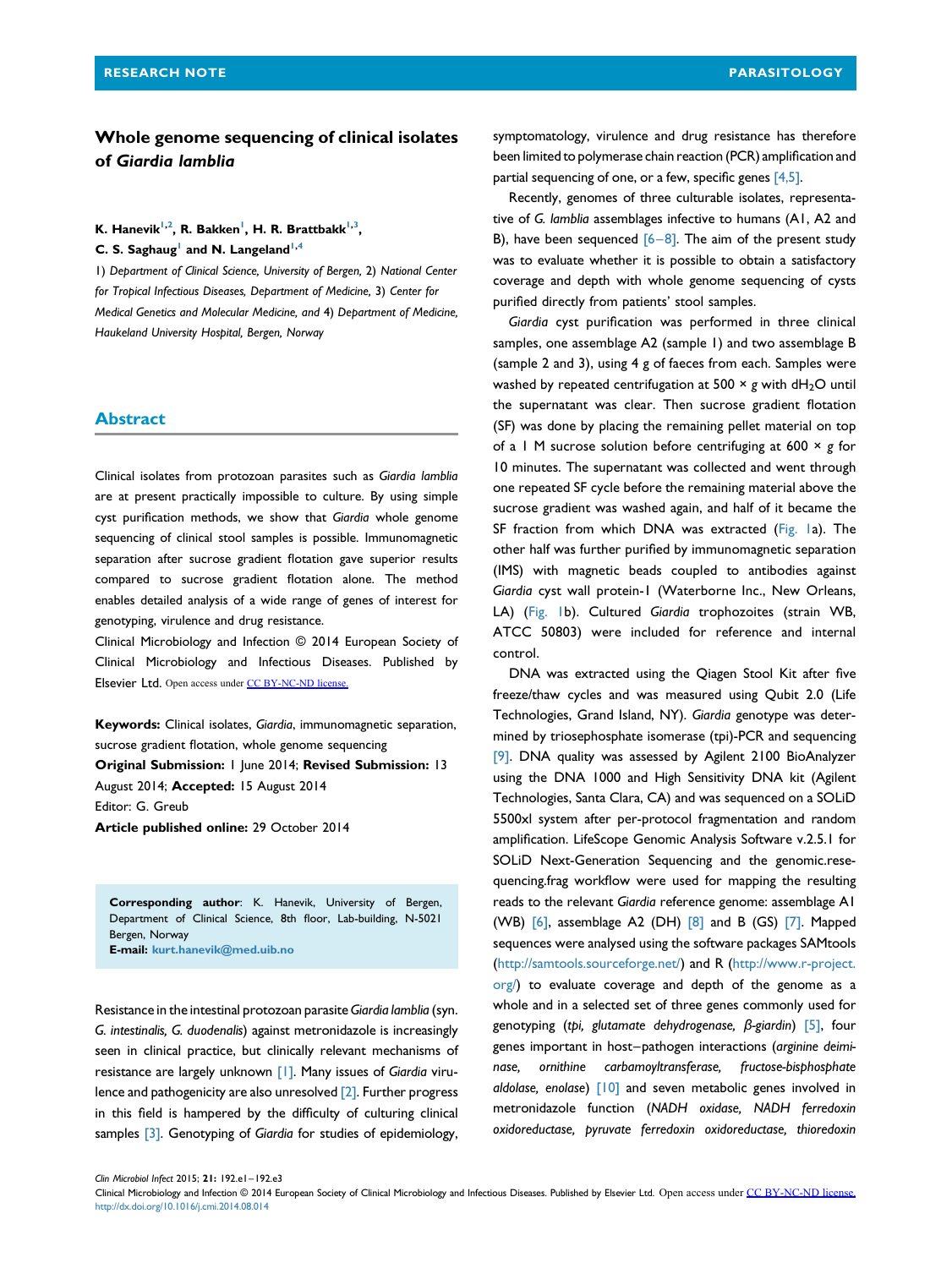

<span id="page-1-0"></span>FIG. I. (a) Three Giardia cysts (arrow) after sucrose gradient flotation. Some faecal debris and probably fungi are still present. (b) One Giardia cyst (arrow) after immunomagnetic separation. It is covered by magnetic beads coupled to cyst wall protein. Original magnification, 40×.

reductase, nitroreductase family protein, malate dehydrogenase, nitroreductase Fd-NR2) [\[11\]](#page-2-0).

The DNA extraction yields were low for all three clinical samples. Levels of IMS purified samples were all below the Qbit measurement range (<0.01 ng/μL) (Table 1). Between seven and ten amplification cycles were used before sequencing. Sequencing read lengths were between 25 and 75 bases.

Mapping data for the cultured control and purified clinical samples are listed in Table 1. When mapped against their matching reference genomes, reads from two out of three SF purified clinical samples revealed a 1× genome coverage of >87% and above 85% for all the clinical samples purified by IMS after SF. The IMS-purified samples had the highest depth, with 36.5%, 63.7% and 82.5% of the genome covered 10×.

Evaluations of single gene coverages are shown in Supplementary Tables S1 to S6. Within the IMS-purified samples, the 1× coverage of the complete length of the three genotyping genes was above 87.7% in sample 1, 100% in sample 2 and above 99.3% in sample 3. The corresponding figures for the SF-purified samples were between 11.5% and 100%. For the host–pathogen interaction genes, we also found the IMSpurified samples to cover over 99% of the complete gene sequences in samples 2 and 3, while sample 1 had a 1× coverage of 89.2 and above. Likewise, in the metabolism gene set, we found the complete genes to be covered 1× by 97.7% or more in all samples. The 5× coverage was above 50% for sample 1, above 98% for sample 2 and above 80% for sample 3.

By purifying Giardia cysts from clinical faecal samples, we demonstrated that it is possible to achieve good coverage of the Giardia genome as a whole and for genes of particular interest. We also show that cyst purification by sucrose flotation alone gives variable success, and that further purification with IMS gives better results, even with a very low amount of extracted DNA.

Coverage in sample 2 was good for both SF and IMS as a result of a high number of cysts in the faeces. Sample 3 was from a person with metronidazole refractory giardiasis and

TABLE 1. Presequencing characteristics and sequence analysis results for three clinical Giardia isolates and one cultured reference isolate

|                                           | <b>Cultured trophozoites (WB)</b> | Patient sample I<br>A <sub>2</sub> |             | Patient sample 2<br>B |            | Patient sample 3<br>B |            |
|-------------------------------------------|-----------------------------------|------------------------------------|-------------|-----------------------|------------|-----------------------|------------|
| Assemblage                                | AI                                |                                    |             |                       |            |                       |            |
| Reference genome used, isolate (genome)   | WB (AACB)                         | DH (AHGT)                          |             | GS (ACGI)             |            | GS (ACGI)             |            |
| Purification method                       | Centrifugation only               | <b>SF</b>                          | $SF + IMS$  | <b>SF</b>             | $SF + IMS$ | <b>SF</b>             | $SF + IMS$ |
| Q-bit DNA quant (ng/µL)                   | 12.3                              | < 0.01                             | < 0.01      | 1.40                  | < 0.01     | 1.41                  | < 0.01     |
| DNA amplification cycles                  |                                   | 10                                 | 8           | 10                    | 10         | 8                     | 8          |
| BioAnalyzer DNA quality                   | OK                                | Not visible                        | Not visible | <b>OK</b>             | OK         | OK                    | <b>OK</b>  |
| Mean fragment size (bp)                   | 281                               | 267                                | 262         | 280                   | 269        | 288                   | 292        |
| Q-bit DNA quant (ng/µL)                   | 0.026                             | 0.154                              | 0.141       | 0.059                 | 0.259      | 0.145                 | 0.211      |
| Total no. of reads (1000×)                | 23 5 63                           | 10612                              | 2245        | 21 3 6 2              | 16792      | 26 6 6 0              | 7009       |
| No. of reads mapped to reference (1000×)  | 21 203                            | 1170                               | <b>1279</b> | 4365                  | 8387       | 8                     | 2147       |
| Reads mapped to reference, %              | 90.0                              | 11.0                               | 57.0        | 20.4                  | 49.9       | 0.7                   | 30.6       |
| No. of genome bases covered 1× (1000×)    | 10988                             | 9784                               | 10281       | 10485                 | 10553      | 6155                  | 10313      |
| Genome covered to I × depth (%)           | 98.0                              | 91.4                               | 96.0        | 87.2                  | 87.8       | 51.2                  | 85.8       |
| Genome covered to $5 \times$ depth $(\%)$ | 97.3                              | 51.5                               | 79.1        | 82.7                  | 85.0       | 1.9                   | 79.3       |
| Genome covered to 10x depth (%)           | 97.2                              | 14.4                               | 36.5        | 75.9                  | 82.5       | 0.1                   | 63.7       |
| Mean depth per base                       | 85.7                              | 5.1                                | 7.4         | 18.4                  | 35.1       | 1.1                   | 12.8       |
| Min-max reads per base                    | $0 - 1401$                        | $0 - 95$                           | $0 - 128$   | $0 - 2101$            | $0 - 4145$ | $0 - 3539$            | $0 - 1109$ |

SF, sucrose gradient flotation; IMS, immunomagnetic separation.